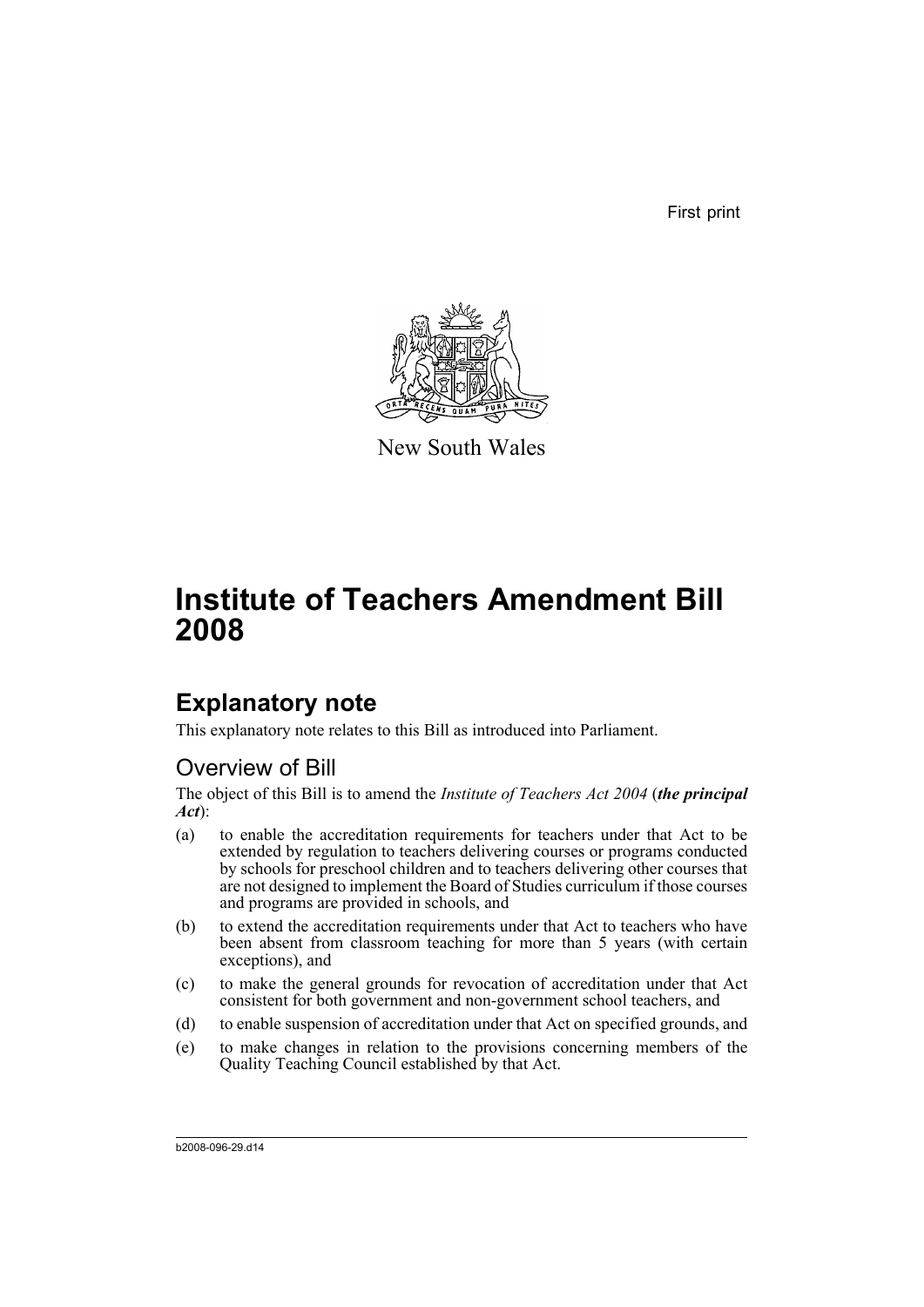Explanatory note

## Outline of provisions

**Clause 1** sets out the name (also called the short title) of the proposed Act.

**Clause 2** provides for the commencement of the proposed Act on a day or days to be appointed by proclamation.

**Clause 3** is a formal provision that gives effect to the amendments to the *Institute of Teachers Act 2004* set out in Schedule 1.

**Clause 4** provides for the repeal of the proposed Act after all the amendments made by the proposed Act have commenced. Once the amendments have commenced the proposed Act will be spent and section 30 of the *Interpretation Act 1987* provides that the repeal of an amending Act does not affect the amendments made by that Act.

## **Schedule 1 Amendments**

#### **Amendments relating to extension of accreditation requirements to other teachers**

**Schedule 1 [2] and [3]** replace the definitions of *teach* and *teacher* in section 3 of the principal Act with proposed section 3A. Currently, the definition of *teach* is limited to undertaking duties in a school that include the delivery of, and the assessment of a student's participation, performance and progress in, courses of study that are designed to implement the Board of Studies curriculum. Proposed section 3A also includes in that definition the courses of study and programs for primary, secondary and preschool children that are prescribed by the regulations. **Schedule 1 [1]** contains a consequential amendment.

**Schedule 1 [11]** amends the definition of *new scheme teacher* in section 28 of the principal Act to include a person who was the holder of a prescribed tertiary or teaching qualification and was employed as a teacher before the relevant date (as defined in that section) but who commences to teach after that date following an absence from actual classroom teaching of 5 years. Proposed clause 4 of Schedule 3 to the principal Act (to be inserted by **Schedule 1 [26]**) provides that the proposed amendment will not apply to any absence from actual classroom teaching occurring before the relevant date.

**Schedule 1 [13]** amends section 28 of the principal Act to provide that a person's absence from actual classroom teaching during any period is not to be taken into account for the purposes of the amendment to section 28 referred to above if a teacher accreditation authority certifies that the person was undertaking duties in an area of relevance to the professional teaching standards. A regulation-making power is included to enable regulations to be made that prescribe duties that are to be taken to be, or are to be taken not to be, in an area of relevance to the professional teaching standards.

**Schedule 1 [12]** amends the definition of *relevant date* in section 28 of the principal Act to enable different dates to be prescribed by the regulations as relevant dates in relation to different classes of new scheme teachers. This will enable appropriate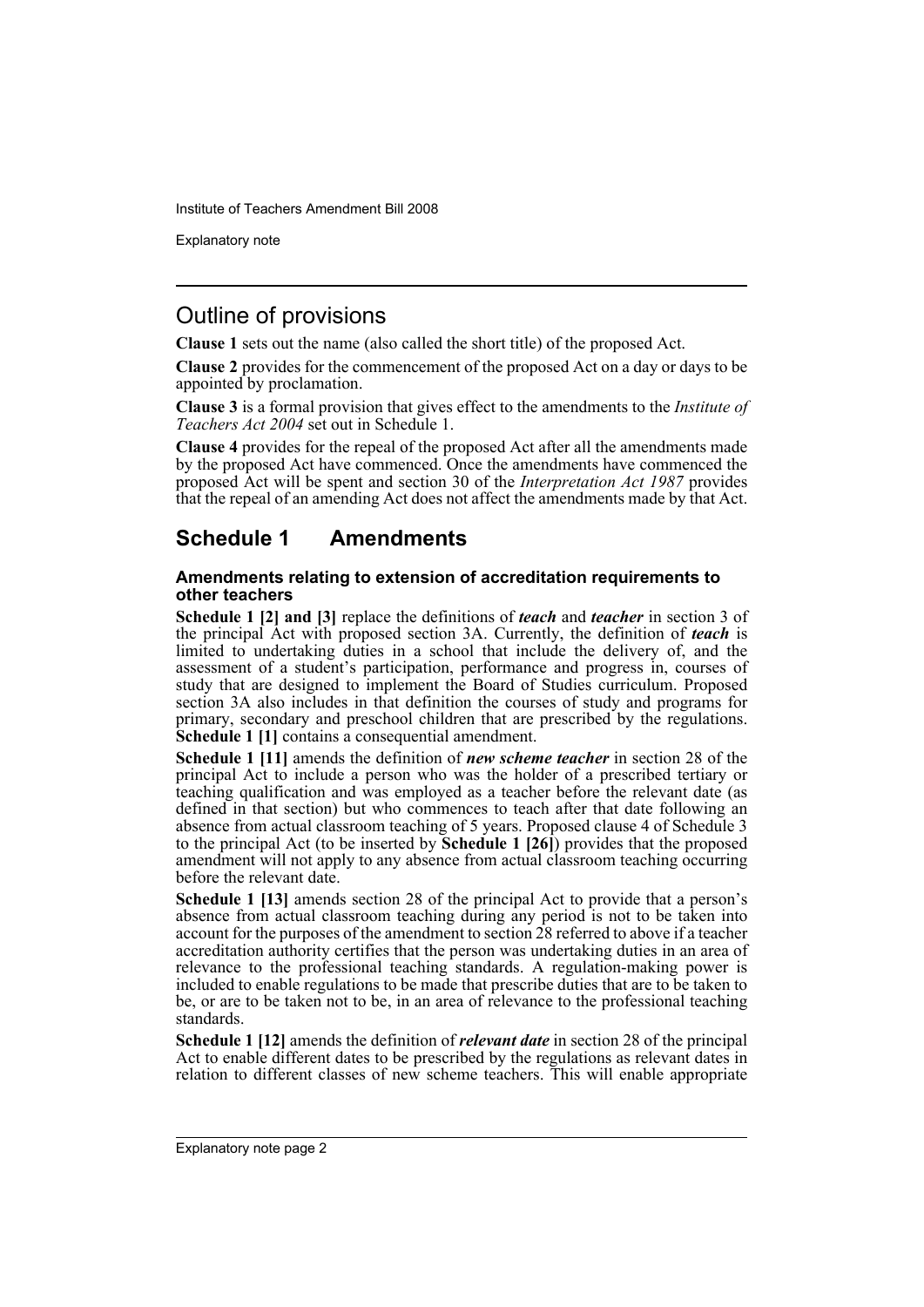Explanatory note

relevant dates to be prescribed in relation to the accreditation requirements for the additional classes of new scheme teachers to be included within the operation of the principal Act because of regulations under proposed section 3A and the amendment to the definition of *new scheme teacher* in section 28.

**Schedule 1 [15]** amends the definition of *relevant date* in section 34 to enable different dates to be prescribed by the regulations as relevant dates in relation to different classes of transition scheme teachers. This will enable appropriate relevant dates to be prescribed in relation to the accreditation requirements for the additional classes of transition scheme teachers to be included within the operation of the principal Act because of regulations under proposed section 3A.

#### **Amendments relating to revocation and suspension of accreditation**

**Schedule 1 [8]** substitutes section 24 of the principal Act to ensure that the general grounds for revocation of accreditation are the same for teachers in government and non-government schools. The general grounds for revocation of accreditation will now be that the person is a prohibited person within the meaning of the *Commission for Children and Young People Act 1998*, the person has been found guilty of an offence prescribed by the regulations as a serious offence, the person has been found guilty more than once of an offence that is prescribed by the regulations as a non-serious offence, the person has been dismissed from employment as a teacher for conduct prescribed by the regulations as serious misconduct or the person has failed to comply with a condition of the accreditation.

**Schedule 1 [9]** inserts proposed sections 24A, 24B and 24C into the principal Act.

Proposed section 24A enables a teacher accreditation authority to suspend the accreditation of a person on any ground on which the person's accreditation could be revoked or if there are disciplinary proceedings pending against the person for alleged serious misconduct or proceedings for an offence are pending against the person, being an offence that if proved to have been committed by the person would be grounds for revocation of accreditation.

Proposed section 24B requires a teacher accreditation authority to take account of certain matters when determining whether to revoke a person's accreditation under section 24 or suspend a person's accreditation under proposed section 24A.

Proposed section 24C requires written notice to be given to a person of a teacher accreditation authority's intention to suspend or revoke the person's accreditation to enable submissions to be made.

**Schedule 1 [6]** amends section 18 of the principal Act to require the NSW Institute of Teachers to keep a record of the details of  $\hat{a}$  decision by a teacher accreditation authority to suspend a person's accreditation.

**Schedule 1 [7]** amends section 20 of the principal Act to enable the professional teaching standards approved by the Minister to contain procedures and guidelines to be followed by teacher accreditation authorities in relation to the suspension of a person's accreditation.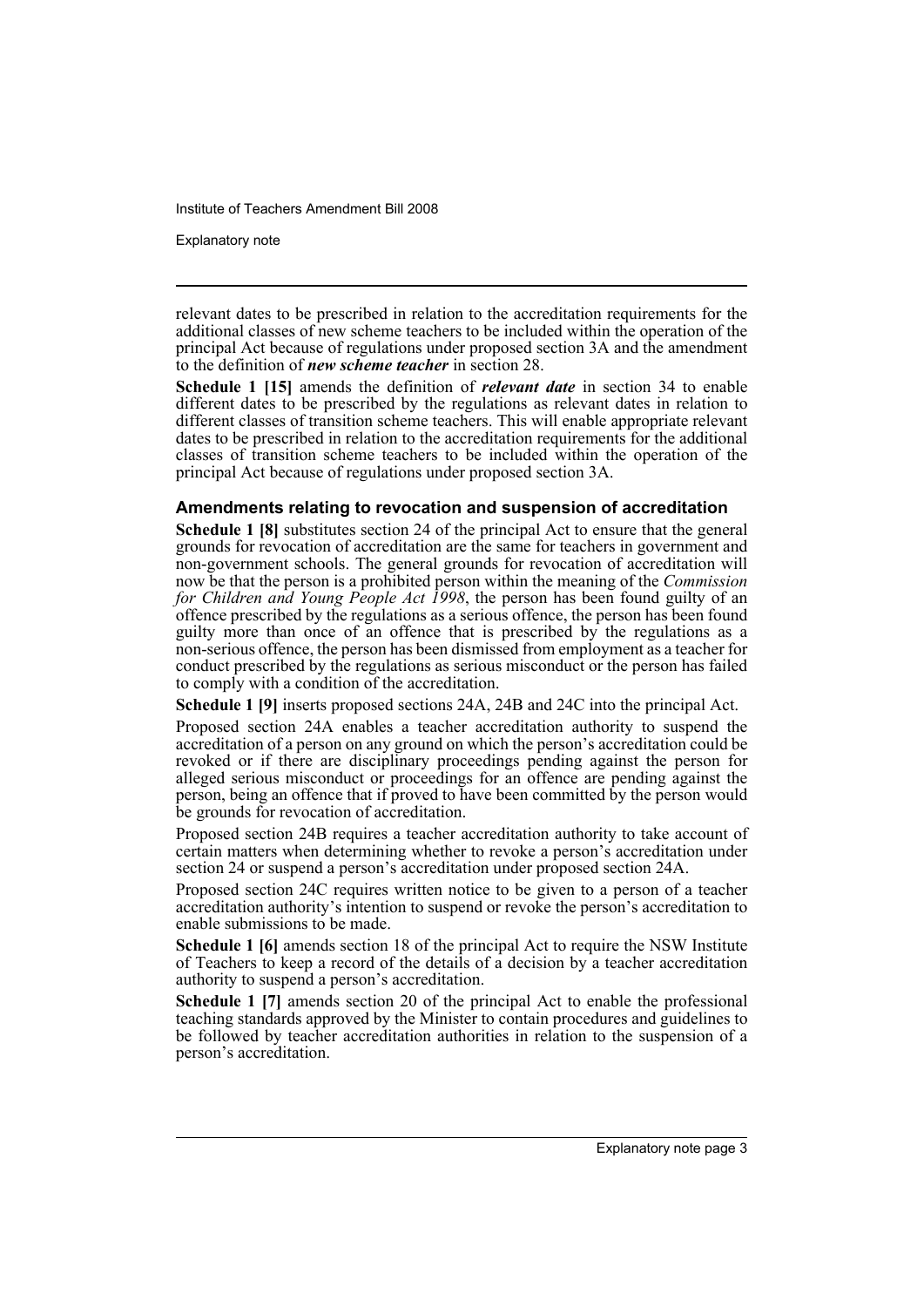Explanatory note

**Schedule 1 [10]** amends section 27 of the principal Act to include a right to apply to the Administrative Decisions Tribunal for a review of a decision to suspend a person's accreditation.

Currently, section 29 of the principal Act makes it an offence for the employer of a new scheme teacher (within the meaning of section 28 of the principal Act) to employ or continue to employ the person as a teacher unless the person is accredited and, in the case of conditional accreditation, is supervised by another teacher. **Schedule 1 [14]** amends section 29 of the principal Act to make it clear that a person's employment as a new scheme teacher may be terminated if the person's accreditation is revoked or may be suspended if the person's accreditation is suspended.

Currently, section 35 of the principal Act makes it an offence for the employer of a transition scheme teacher (within the meaning of section 34 of the principal Act) to employ or continue to employ the person as a teacher unless the person is accredited and is supervised by another teacher. **Schedule 1 [16]** amends section 35 of the principal Act to make it clear that a person's employment as a transition scheme teacher may be terminated if the person's accreditation is revoked or may be suspended if the person's accreditation is suspended.

**Schedule 1 [17]** inserts proposed section 42A into the principal Act to provide that a person may be suspended without pay in relation to the person's employment as a teacher for any period during which that employment is required to be suspended under the principal Act for failure to comply with a condition of the accreditation. The proposed section also provides that any amount payable to a teacher in a government school may only be withheld under the proposed section if the Director-General of the Department of Education and Training so directs. That provision is similar to powers of the Director-General contained in the *Teaching Service Act 1980* in relation to the suspension of an officer of the teaching service from duty during disciplinary proceedings for alleged misconduct. **Schedule 1 [19]** makes a consequential amendment.

#### **Amendments relating to the Quality Teaching Council**

Currently, section 13 (1) of the principal Act requires elected members of the Quality Teaching Council to be teachers and section 13 (3) requires that after the third anniversary of the first election of elected members each such member must be accredited. **Schedule 1 [4]** amends section 13 of the principal Act to change the requirement in section  $13(3)$  from the third anniversary to the sixth anniversary.

Currently, section 13 (4) of the principal Act prevents a member of the Council from holding office for terms totalling more than 6 years. **Schedule 1 [5]** amends section 13 of the principal Act to take into account that the term of office of an elected member may be extended in accordance with the regulations.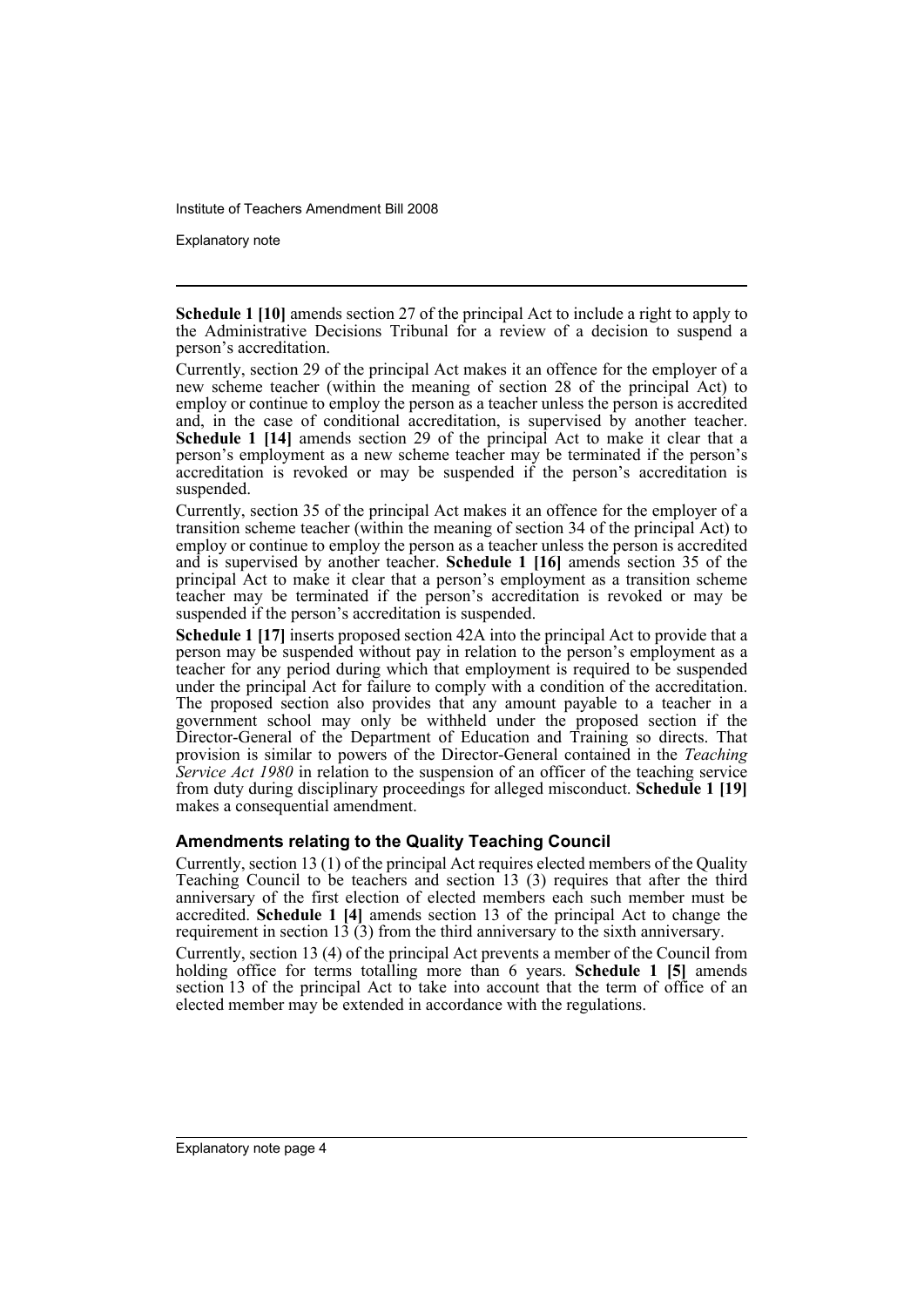Explanatory note

#### **Other minor amendments**

**Schedule 1 [21]** inserts proposed section 51A into the principal Act to provide for the manner in which documents are to be served (other than on the NSW Institute of Teachers) under the principal Act.

**Schedule 1 [22]** amends section 52 of the principal Act to enable regulations to be made in relation to fees and charges for services provided under the principal Act. **Schedule 1 [18] and [20]** contain consequential amendments.

**Schedule 1 [23] and [24]** amend section 55 of the principal Act to provide for a further review of the Act as soon as possible after 5 years from the date of assent to the proposed Act.

**Schedule 1 [25] and [26]** deal with savings and transitional matters consequent on the enactment of the proposed Act.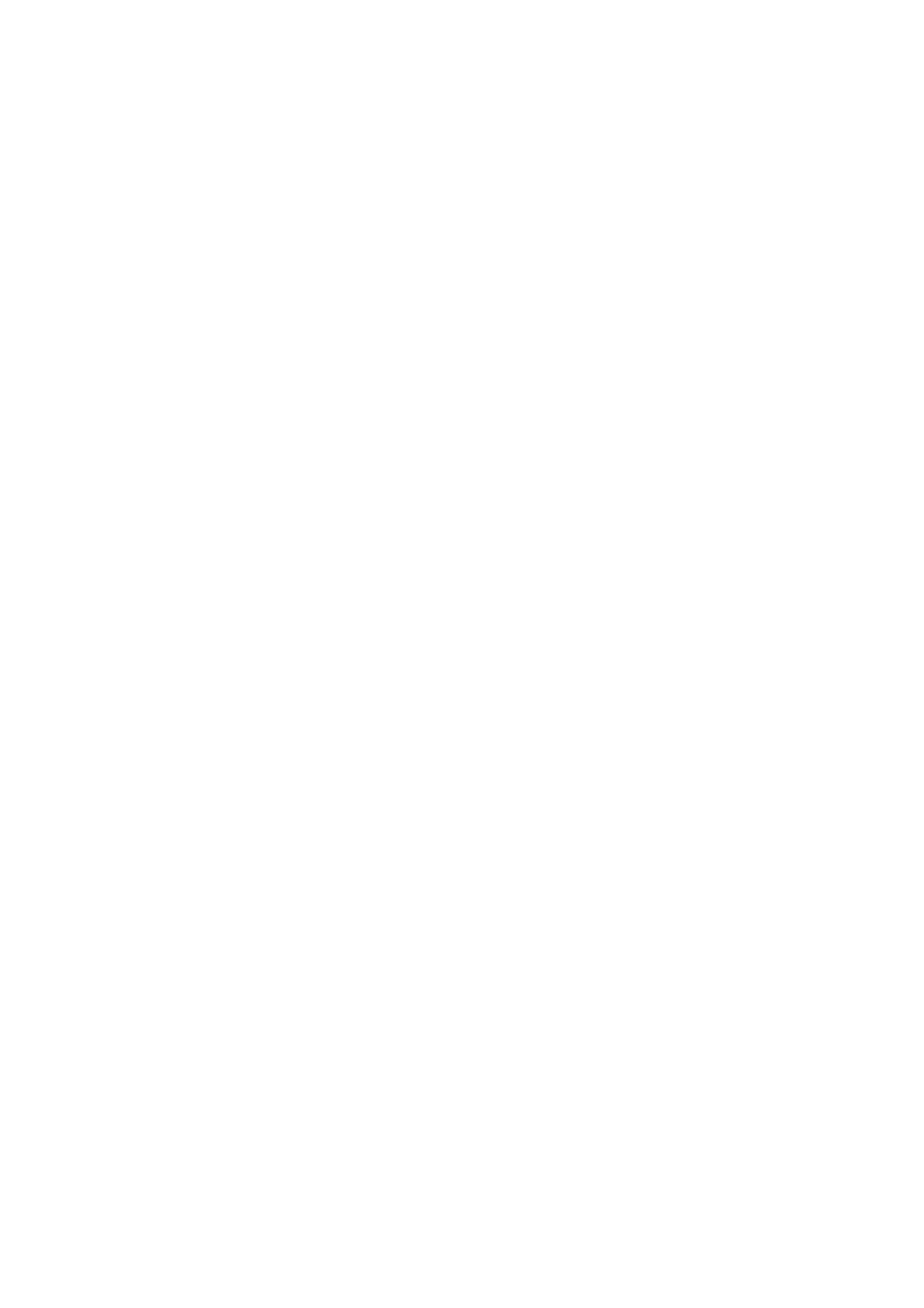First print



New South Wales

# **Institute of Teachers Amendment Bill 2008**

## **Contents**

|                                                   | Page |
|---------------------------------------------------|------|
| Name of Act                                       |      |
| Commencement                                      |      |
| Amendment of Institute of Teachers Act 2004 No 65 |      |
| Repeal of Act                                     |      |
| Schedule 1 Amendments                             | ີ    |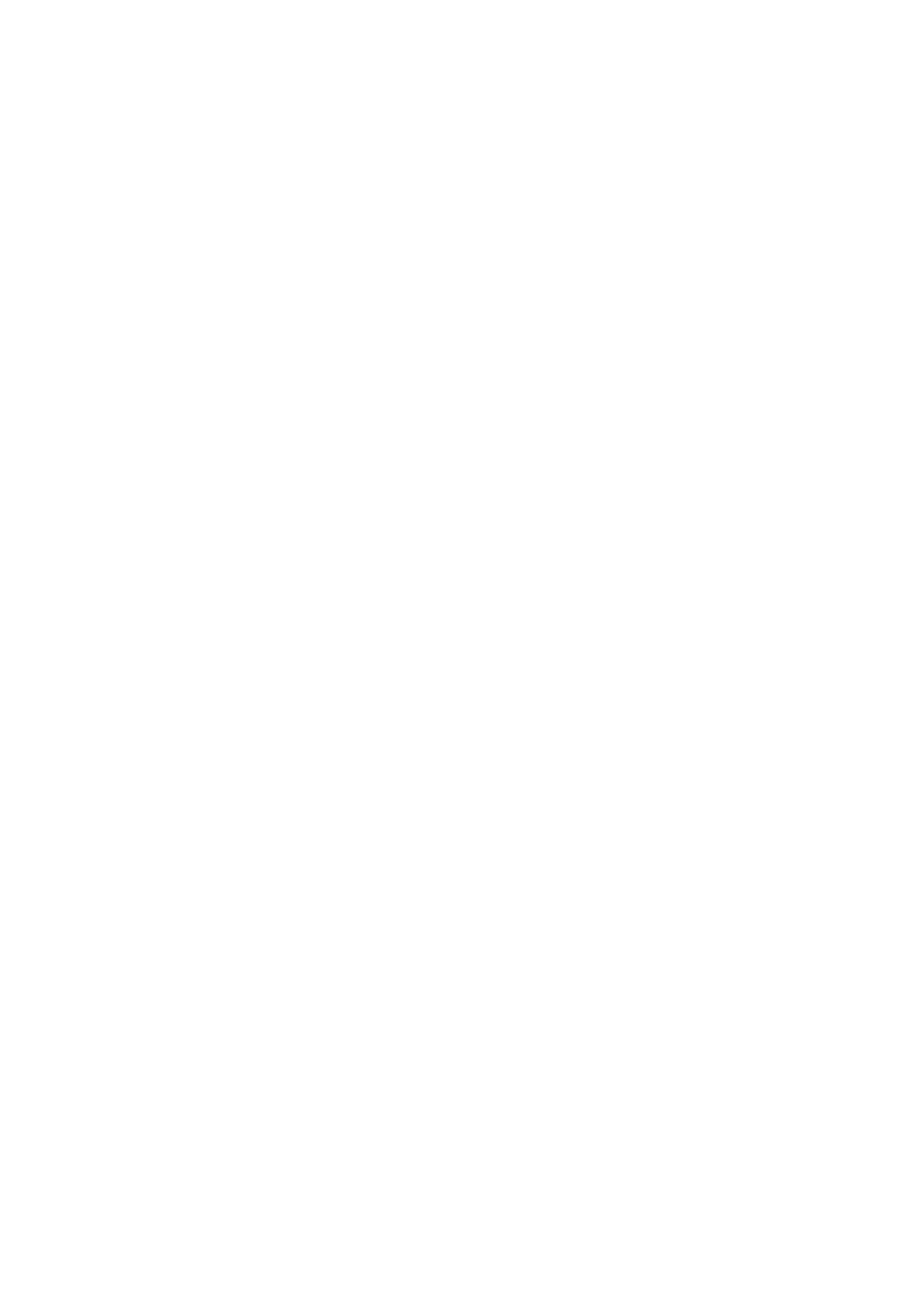

New South Wales

# **Institute of Teachers Amendment Bill 2008**

No , 2008

### **A Bill for**

An Act to amend the *Institute of Teachers Act 2004* to make further provision with respect to the accreditation of teachers; and for other purposes.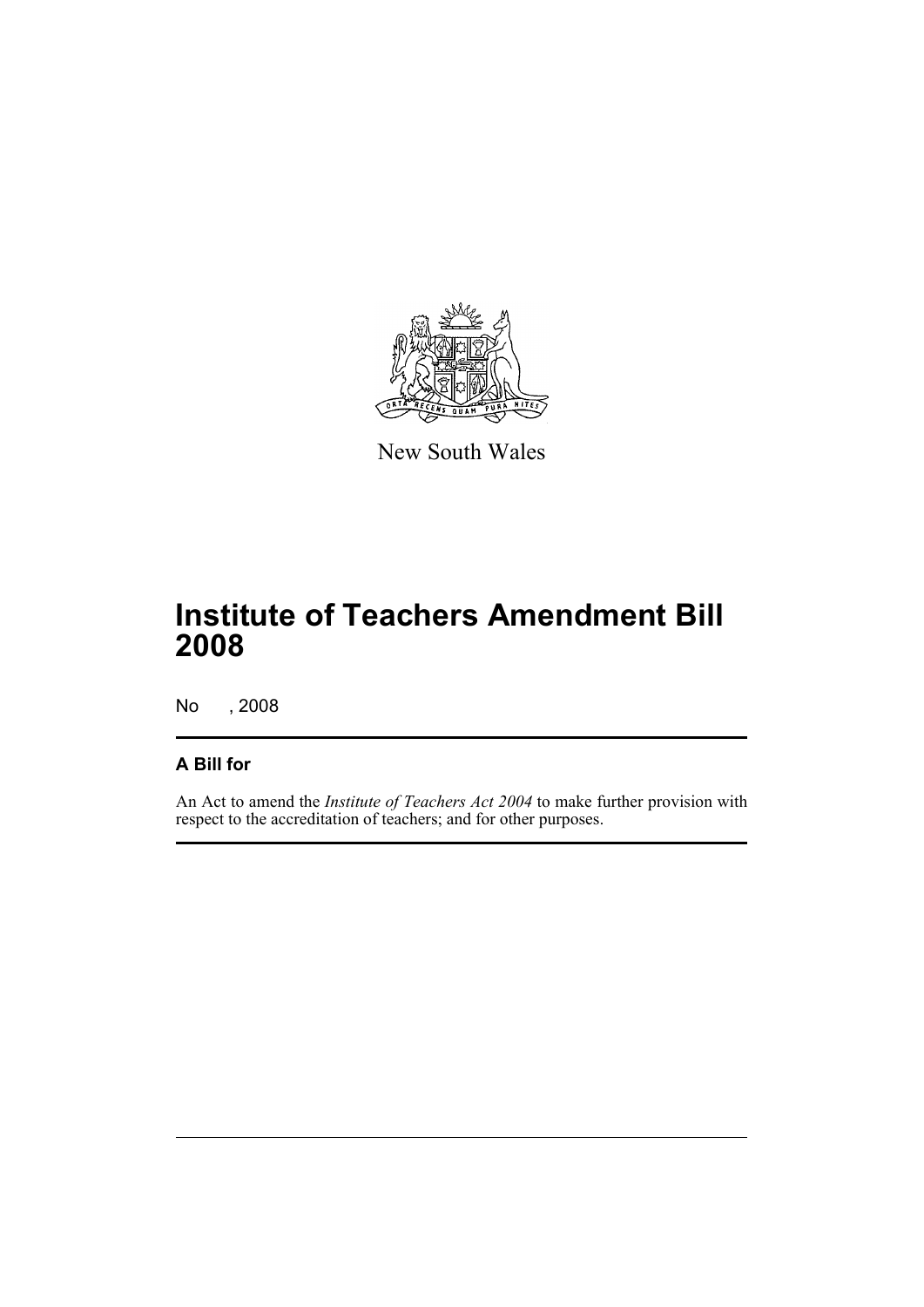<span id="page-9-3"></span><span id="page-9-2"></span><span id="page-9-1"></span><span id="page-9-0"></span>

|   | The Legislature of New South Wales enacts:                                                                                                                       |                |
|---|------------------------------------------------------------------------------------------------------------------------------------------------------------------|----------------|
| 1 | Name of Act                                                                                                                                                      | $\overline{2}$ |
|   | This Act is the Institute of Teachers Amendment Act 2008.                                                                                                        | 3              |
| 2 | <b>Commencement</b>                                                                                                                                              | 4              |
|   | This Act commences on a day or days to be appointed by proclamation.                                                                                             | 5              |
| 3 | Amendment of Institute of Teachers Act 2004 No 65                                                                                                                | 6              |
|   | The <i>Institute of Teachers Act 2004</i> is amended as set out in Schedule 1.                                                                                   | 7              |
| 4 | <b>Repeal of Act</b>                                                                                                                                             | 8              |
|   | This Act is repealed on the day following the day on which all of the<br>(1)<br>provisions of this Act have commenced.                                           | 9<br>10        |
|   | The repeal of this Act does not, because of the operation of section 30<br>(2)<br>of the <i>Interpretation Act 1987</i> , affect any amendment made by this Act. | 11<br>12       |
|   |                                                                                                                                                                  |                |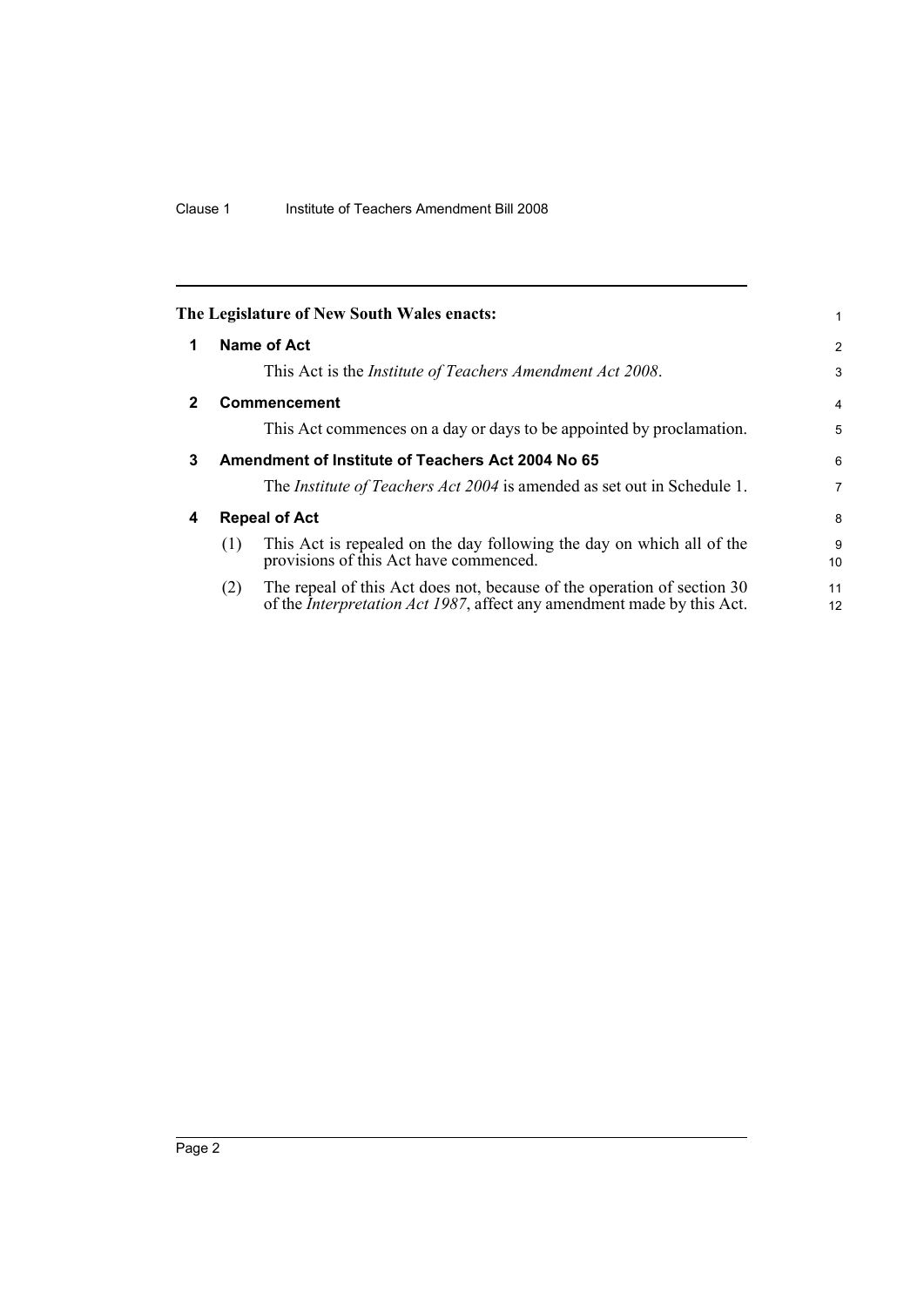Amendments Schedule 1

(Section 3)

1

2

<span id="page-10-0"></span>

| [1]   | <b>Section 3 Definitions</b>                                                                                                                                                                          |               |                                  |                                                                                                                                                                                                                                                                                                                                                                                       |                                        |  |  |  |
|-------|-------------------------------------------------------------------------------------------------------------------------------------------------------------------------------------------------------|---------------|----------------------------------|---------------------------------------------------------------------------------------------------------------------------------------------------------------------------------------------------------------------------------------------------------------------------------------------------------------------------------------------------------------------------------------|----------------------------------------|--|--|--|
|       | Insert in alphabetical order in section $3(1)$ :<br><i>accreditation</i> means accreditation under Part 4, and includes<br>provisional accreditation or conditional accreditation under that<br>Part. |               |                                  |                                                                                                                                                                                                                                                                                                                                                                                       |                                        |  |  |  |
|       |                                                                                                                                                                                                       |               |                                  |                                                                                                                                                                                                                                                                                                                                                                                       |                                        |  |  |  |
|       | <i>curriculum</i> means the curriculum for primary or secondary<br>schools determined by the Board of Studies in accordance with<br>the Education Act 1990.                                           |               |                                  |                                                                                                                                                                                                                                                                                                                                                                                       |                                        |  |  |  |
|       | serious misconduct means conduct of a type prescribed by the<br>regulations as serious misconduct for the purposes of this<br>definition.                                                             |               |                                  |                                                                                                                                                                                                                                                                                                                                                                                       |                                        |  |  |  |
| [2]   |                                                                                                                                                                                                       | Section 3 (1) |                                  |                                                                                                                                                                                                                                                                                                                                                                                       | 14                                     |  |  |  |
|       |                                                                                                                                                                                                       |               |                                  | Omit the definitions of <b><i>teach</i></b> and <b><i>teacher</i></b> . Insert instead:                                                                                                                                                                                                                                                                                               | 15                                     |  |  |  |
|       |                                                                                                                                                                                                       |               |                                  | <i>teach</i> —see section 3A.                                                                                                                                                                                                                                                                                                                                                         | 16                                     |  |  |  |
|       |                                                                                                                                                                                                       |               |                                  | <i>teacher</i> —see section 3A.                                                                                                                                                                                                                                                                                                                                                       | 17                                     |  |  |  |
| $[3]$ | <b>Section 3A</b>                                                                                                                                                                                     |               |                                  |                                                                                                                                                                                                                                                                                                                                                                                       |                                        |  |  |  |
|       | Insert after section 3:                                                                                                                                                                               |               |                                  |                                                                                                                                                                                                                                                                                                                                                                                       |                                        |  |  |  |
|       | 3A                                                                                                                                                                                                    |               | Meaning of "teach" and "teacher" |                                                                                                                                                                                                                                                                                                                                                                                       |                                        |  |  |  |
|       |                                                                                                                                                                                                       | (1)           |                                  | In this Act, <i>teach</i> means to undertake duties in a school that<br>include (but are not limited to):                                                                                                                                                                                                                                                                             | 21<br>22                               |  |  |  |
|       |                                                                                                                                                                                                       |               | (a)                              | the direct delivery of courses of study that are designed to<br>implement the curriculum and the responsibility for<br>assessing student participation, performance and progress<br>in those courses, or                                                                                                                                                                              | 23<br>24<br>25<br>26                   |  |  |  |
|       |                                                                                                                                                                                                       |               | (b)                              | the direct delivery of any other course or program for<br>primary, secondary or preschool children (being a course<br>or program prescribed by the regulations, or of a class<br>prescribed by the regulations, for the purposes of this<br>definition) and the responsibility for assessing the<br>participation, performance and progress of children in that<br>course or program. | 27<br>28<br>29<br>30<br>31<br>32<br>33 |  |  |  |
|       |                                                                                                                                                                                                       | (2)           |                                  | A reference in this section to undertaking duties in a school is a<br>reference to undertaking duties on the premises of a school in the<br>course of providing services conducted by the school.                                                                                                                                                                                     | 34<br>35<br>36                         |  |  |  |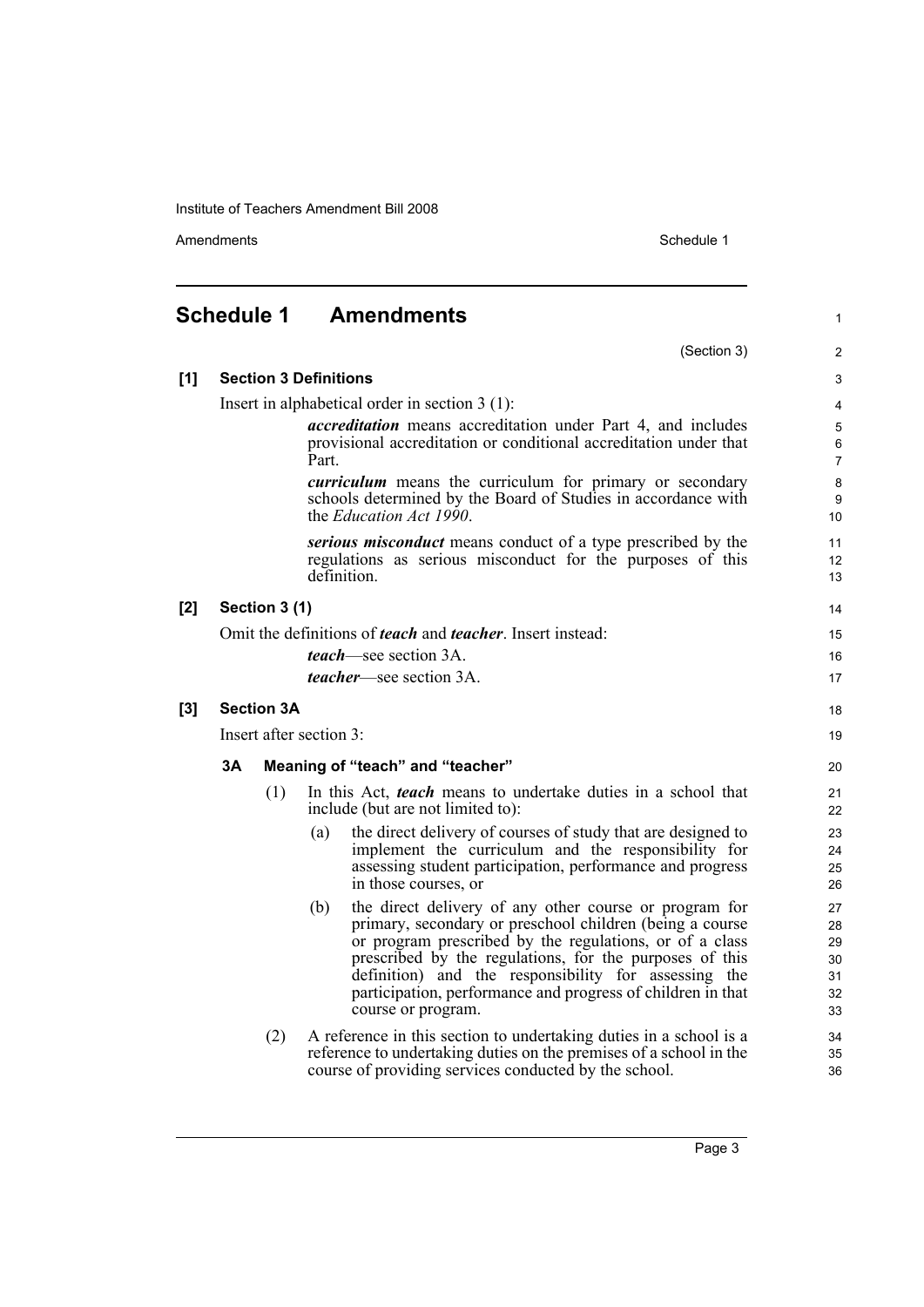|     |                                   | (3)  | In this Act, <i>teacher</i> means a person who is, or is to be, employed<br>to undertake any duties referred to in subsection (1) (whether or<br>not the person undertakes any other duties).                                                        | 1<br>$\overline{2}$<br>3 |  |  |  |  |
|-----|-----------------------------------|------|------------------------------------------------------------------------------------------------------------------------------------------------------------------------------------------------------------------------------------------------------|--------------------------|--|--|--|--|
| [4] |                                   |      | <b>Section 13 Membership of Council</b>                                                                                                                                                                                                              | $\overline{4}$           |  |  |  |  |
|     |                                   |      | Omit "third" from section 13 (3). Insert instead "sixth".                                                                                                                                                                                            | 5                        |  |  |  |  |
| [5] | Section 13 (4A)                   |      |                                                                                                                                                                                                                                                      | 6                        |  |  |  |  |
|     | Insert after section 13 $(4)$ :   |      |                                                                                                                                                                                                                                                      |                          |  |  |  |  |
|     |                                   | (4A) | If a term of office of an elected member of the Council is<br>extended in accordance with the regulations so that the term<br>exceeds 3 years, the part of the term that exceeds 3 years is to be<br>disregarded for the purposes of subsection (4). | 8<br>9<br>10<br>11       |  |  |  |  |
| [6] |                                   |      | <b>Section 18 Accreditation list</b>                                                                                                                                                                                                                 | 12                       |  |  |  |  |
|     |                                   |      | Insert at the end of section $18(2)(b)$ :                                                                                                                                                                                                            | 13                       |  |  |  |  |
|     |                                   |      | , or                                                                                                                                                                                                                                                 | 14                       |  |  |  |  |
|     |                                   |      | (c)<br>to suspend the accreditation of any person.                                                                                                                                                                                                   | 15                       |  |  |  |  |
| [7] |                                   |      | Section 20 Matters to be dealt with by professional teaching standards                                                                                                                                                                               | 16                       |  |  |  |  |
|     |                                   |      | Insert "or suspension" after "revocation" in section 20 (c).                                                                                                                                                                                         | 17                       |  |  |  |  |
| [8] | <b>Section 24</b>                 |      |                                                                                                                                                                                                                                                      |                          |  |  |  |  |
|     | Omit the section. Insert instead: |      |                                                                                                                                                                                                                                                      |                          |  |  |  |  |
|     | 24                                |      | General grounds for revocation of accreditation                                                                                                                                                                                                      | 20                       |  |  |  |  |
|     |                                   | (1)  | Without limiting any other provision of this Part, a teacher<br>accreditation authority may revoke the accreditation of a person<br>in accordance with this section.                                                                                 | 21<br>22<br>23           |  |  |  |  |
|     |                                   | (2)  | The accreditation of a person who is or was employed as a teacher<br>may be revoked on any of the following grounds:                                                                                                                                 | 24<br>25                 |  |  |  |  |
|     |                                   |      | the authority is satisfied that the person is a prohibited<br>(a)<br>person within the meaning of Division 1 of Part 7 of the<br>Commission for Children and Young People Act 1998,                                                                  | 26<br>27<br>28           |  |  |  |  |
|     |                                   |      | the person is found guilty of a serious offence, being an<br>(b)<br>offence prescribed by the regulations, or that is of a class<br>of offences prescribed by the regulations, for the purposes<br>of this paragraph,                                | 29<br>30<br>31<br>32     |  |  |  |  |
|     |                                   |      | the person is found guilty more than once of a non-serious<br>(c)<br>offence, being an offence prescribed by the regulations, or                                                                                                                     | 33<br>34                 |  |  |  |  |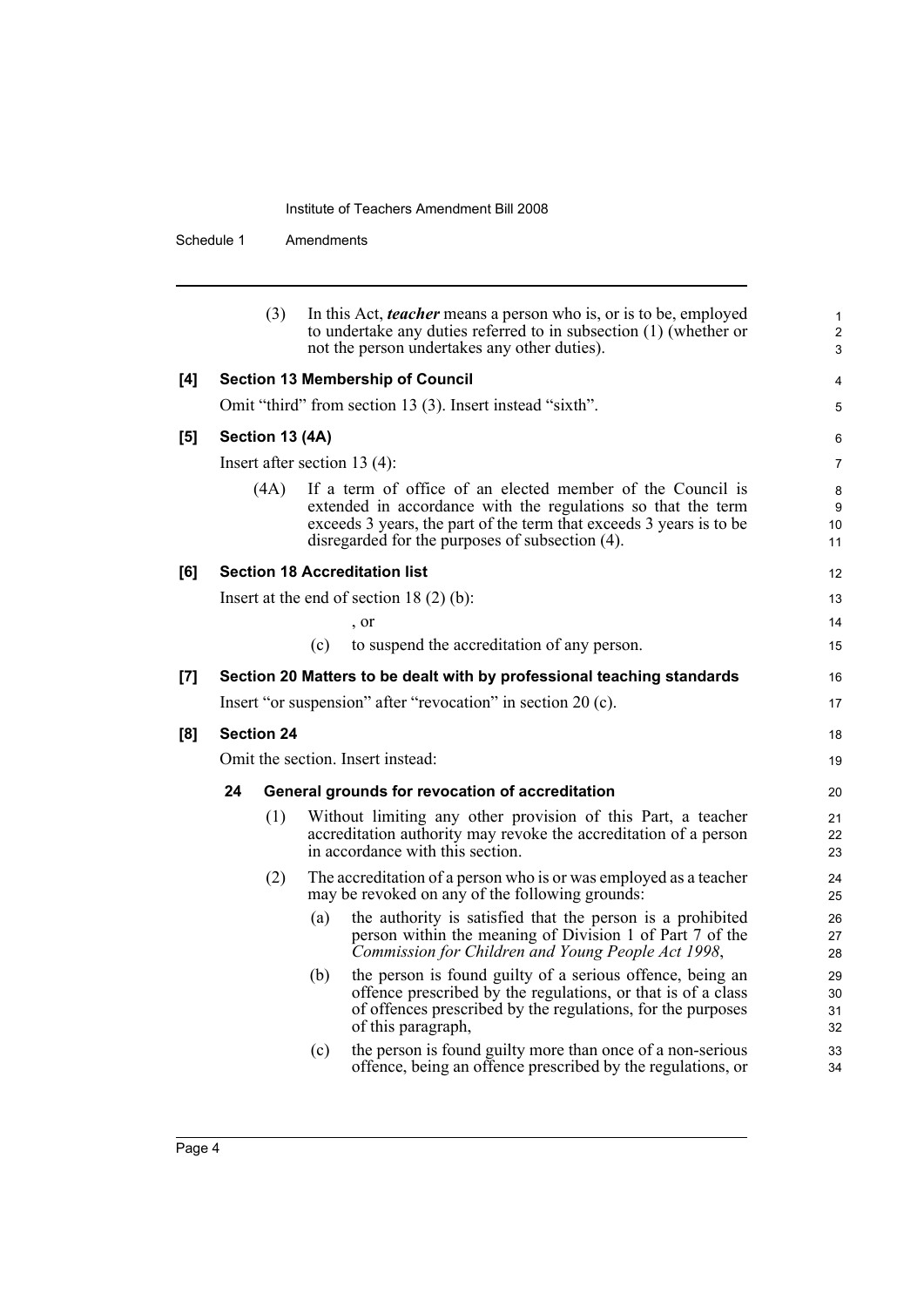Amendments **Amendments** Schedule 1

that is of a class of offences prescribed by the regulations, for the purposes of this paragraph,

- (d) the authority is satisfied that the person, because of serious misconduct, has been dismissed from employment as a teacher (whether permanent, temporary or casual) or has been included in the list of persons maintained by the Director-General under section 7 (1) (e) of the *Teaching Service Act 1980* as a person who is not to be employed in the Teaching Service,
- (e) the authority is satisfied that the person has failed to comply with any condition to which the person's accreditation is subject.

**Note.** Sections 33, 38, 39 (5) and 40 (4) provide other grounds for the revocation of a person's accreditation.

#### **[9] Sections 24A–24C**

Insert after section 24:

#### **24A Suspension of accreditation**

- (1) A teacher accreditation authority may suspend the accreditation of a person:
	- (a) on any ground on which the authority may revoke the person's accreditation, or
	- (b) if disciplinary proceedings against the person are pending in relation to alleged serious misconduct, or
	- (c) if proceedings against the person for an offence are pending and, were the person to be found guilty of the offence, the authority would have grounds to revoke the accreditation.

**Note.** Section 24 (2) (e) provides that one of the grounds for revocation of accreditation is a failure to comply with a condition of the accreditation. Section 25 (3) provides that payment of the annual fee is a condition of accreditation.

- (2) A teacher accreditation authority must review the authority's suspension of a person's accreditation at least every 3 months and must remove the suspension in the following circumstances:
	- (a) if the suspension was imposed because of pending disciplinary proceedings and those proceedings have been finalised with no finding that the person has engaged in serious misconduct,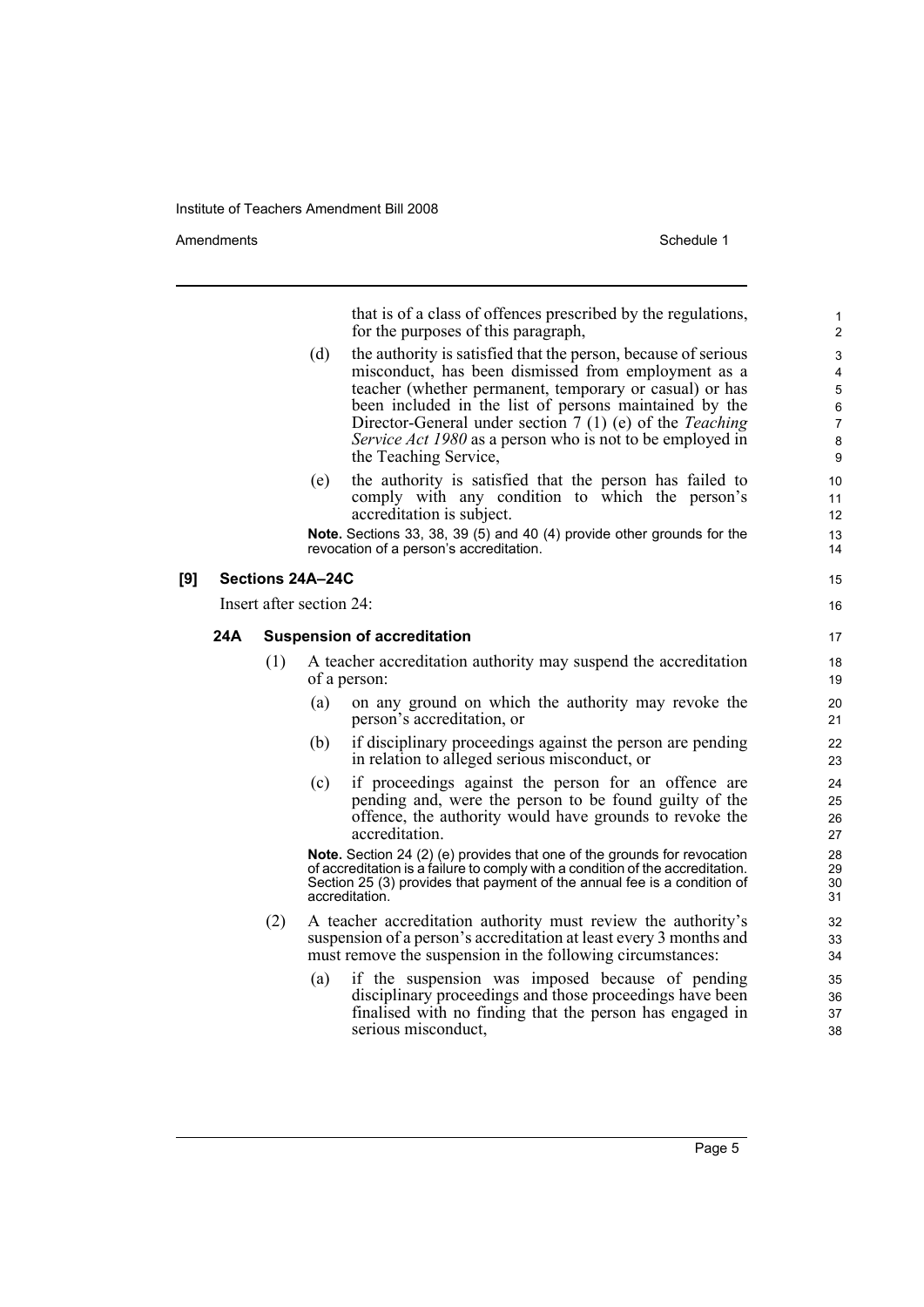|     |     | (b) | if the suspension was imposed because of pending<br>proceedings for an offence and the person has been found<br>not guilty of the offence or the proceedings have been<br>withdrawn or dismissed,                                                                                                                                                                                                                                                                                                                   | 1<br>2<br>3<br>4                              |
|-----|-----|-----|---------------------------------------------------------------------------------------------------------------------------------------------------------------------------------------------------------------------------------------------------------------------------------------------------------------------------------------------------------------------------------------------------------------------------------------------------------------------------------------------------------------------|-----------------------------------------------|
|     |     | (c) | if the suspension was imposed on a ground referred to in<br>subsection $(1)$ (b) or $(c)$ and a finding that the person has<br>engaged in serious misconduct has been made against the<br>person in the relevant disciplinary proceedings, or a<br>finding of guilt has been made against the person in the<br>relevant proceedings for an offence, but the authority has<br>not taken action to revoke the person's accreditation within<br>a reasonable period having regard to the circumstances of<br>the case. | 5<br>6<br>7<br>8<br>9<br>10<br>11<br>12<br>13 |
|     | (3) |     | Subsection (2) does not apply to the suspension of a person's<br>accreditation for failure to pay the annual fee required under<br>section 25.                                                                                                                                                                                                                                                                                                                                                                      | 14<br>15<br>16                                |
|     | (4) |     | A person's accreditation is not in force during any period for<br>which it is suspended.                                                                                                                                                                                                                                                                                                                                                                                                                            | 17<br>18                                      |
| 24B |     |     | Criteria for determining revocation or suspension of accreditation<br>on general grounds                                                                                                                                                                                                                                                                                                                                                                                                                            | 19<br>20                                      |
|     |     |     | A teacher accreditation authority is to take account of the<br>following matters (where appropriate) when determining<br>whether to revoke a person's accreditation under section 24 or<br>suspend a person's accreditation under section 24A:                                                                                                                                                                                                                                                                      | 21<br>22<br>23<br>24                          |
|     |     | (a) | the nature and seriousness of the conduct concerned,                                                                                                                                                                                                                                                                                                                                                                                                                                                                | 25                                            |
|     |     | (b) | the frequency of the conduct concerned,                                                                                                                                                                                                                                                                                                                                                                                                                                                                             | 26                                            |
|     |     | (c) | the recency of the conduct concerned,                                                                                                                                                                                                                                                                                                                                                                                                                                                                               | 27                                            |
|     |     | (d) | any other matter that is required to be taken into account<br>by the procedures and guidelines in the professional<br>teaching standards (as referred to in section $20$ (c)).                                                                                                                                                                                                                                                                                                                                      | 28<br>29<br>30                                |
| 24C |     |     | Notice to be given of intention to suspend or revoke accreditation                                                                                                                                                                                                                                                                                                                                                                                                                                                  | 31                                            |
|     | (1) |     | A teacher accreditation authority may suspend or revoke a<br>person's accreditation only after having served on the person<br>written notice of its intention to suspend or revoke the<br>accreditation setting out its reasons.                                                                                                                                                                                                                                                                                    | 32<br>33<br>34<br>35                          |
|     | (2) |     | The notice must include a statement that the person concerned<br>may make submissions to the teacher accreditation authority in<br>relation to the proposed suspension or revocation within 14 days<br>after the date of the notice.                                                                                                                                                                                                                                                                                | 36<br>37<br>38<br>39                          |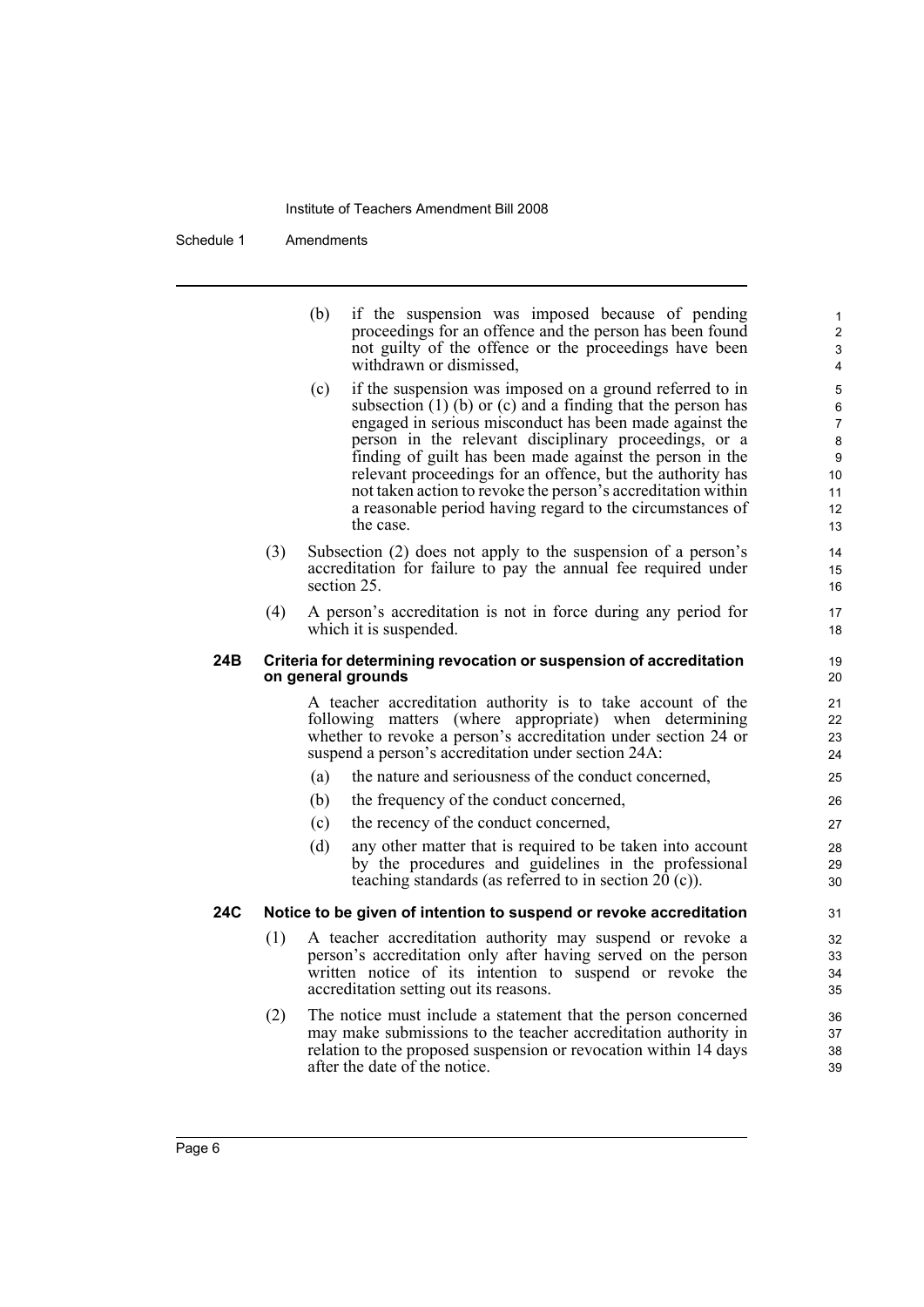Amendments Schedule 1

| $[10]$ | Section 27 Review by Administrative Decisions Tribunal of accreditation<br>decisions                                                                                                                                                                                                                                                                                                                       |                            |  |  |  |  |
|--------|------------------------------------------------------------------------------------------------------------------------------------------------------------------------------------------------------------------------------------------------------------------------------------------------------------------------------------------------------------------------------------------------------------|----------------------------|--|--|--|--|
|        | Insert "or suspension" after "revocation" in section $27(1)(b)$ .                                                                                                                                                                                                                                                                                                                                          |                            |  |  |  |  |
| $[11]$ | <b>Section 28 Definitions</b>                                                                                                                                                                                                                                                                                                                                                                              |                            |  |  |  |  |
|        | Insert at the end of paragraph (c) of the definition of new scheme teacher<br>before the note to the definition:                                                                                                                                                                                                                                                                                           | 5<br>6                     |  |  |  |  |
|        | $\cdot$ or                                                                                                                                                                                                                                                                                                                                                                                                 |                            |  |  |  |  |
|        | (d)<br>a person:                                                                                                                                                                                                                                                                                                                                                                                           | 8                          |  |  |  |  |
|        | who was, immediately before the relevant date, the<br>(i)<br>holder of a tertiary or teaching qualification<br>prescribed by the regulations, and                                                                                                                                                                                                                                                          | 9<br>10<br>11              |  |  |  |  |
|        | who, at any time after the relevant date, commences<br>(ii)<br>to teach following an absence from actual classroom<br>teaching of 5 or more years, regardless of whether<br>the person remained employed as a teacher during<br>that absence.                                                                                                                                                              | 12<br>13<br>14<br>15<br>16 |  |  |  |  |
| $[12]$ | Section 28, definition of "relevant date"                                                                                                                                                                                                                                                                                                                                                                  | 17                         |  |  |  |  |
|        | Insert "or, if the regulations prescribe a different date in respect of a class of<br>new scheme teachers (either in relation to all of the provisions of this Division<br>or in respect of specified provisions of this Division), the prescribed date" after<br>"commences".                                                                                                                             |                            |  |  |  |  |
| $[13]$ | Section 28 (2) and (3)                                                                                                                                                                                                                                                                                                                                                                                     |                            |  |  |  |  |
|        | Insert at the end of section 28:                                                                                                                                                                                                                                                                                                                                                                           |                            |  |  |  |  |
|        | (2)<br>If a teacher accreditation authority certifies in writing that it is of<br>the opinion that a specified person has undertaken duties in an<br>area of relevance to the professional teaching standards during a<br>specified period, that period is taken to be a period of actual<br>classroom teaching for the purposes of paragraph (d) (ii) of the<br>definition of <i>new scheme teacher</i> . |                            |  |  |  |  |
|        | The regulations may prescribe duties that are to be taken to be, or<br>(3)<br>are to be taken not to be, in an area of relevance to the<br>professional teaching standards for the purposes of the issuing of<br>a certificate under subsection (2).                                                                                                                                                       | 30<br>31<br>32<br>33       |  |  |  |  |
| $[14]$ | Section 29 Employment of new scheme teachers                                                                                                                                                                                                                                                                                                                                                               | 34                         |  |  |  |  |
|        | Insert after section 29 (2):                                                                                                                                                                                                                                                                                                                                                                               | 35                         |  |  |  |  |
|        | (3)<br>The employment of a person as a new scheme teacher may be<br>terminated if the person's accreditation is revoked.                                                                                                                                                                                                                                                                                   |                            |  |  |  |  |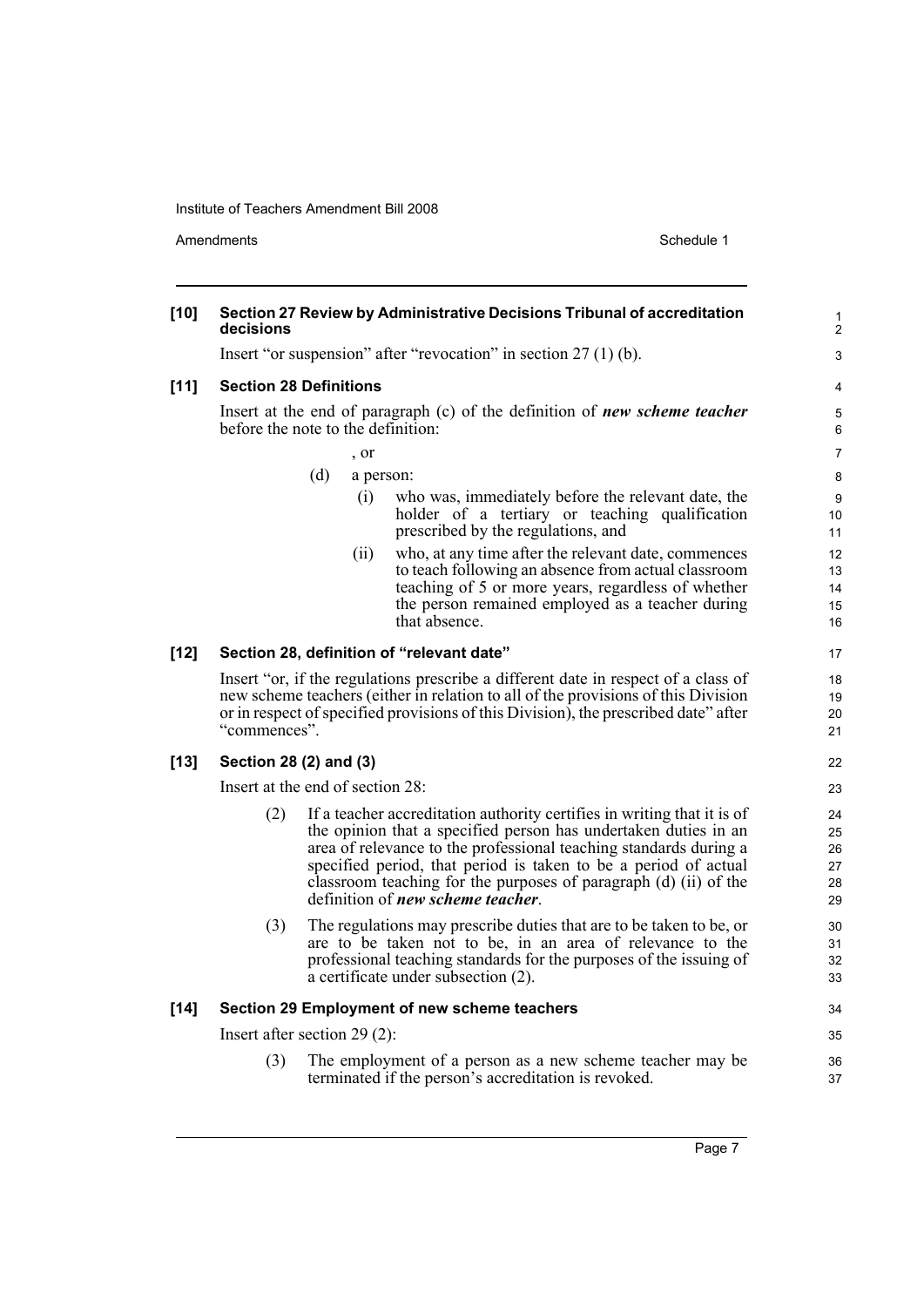|        |                    | (4) | A person who is a new scheme teacher may be suspended from<br>employment as a teacher during any period in which the person's<br>accreditation is suspended.                                                                                                                                                                     | 1<br>$\overline{\mathbf{c}}$<br>3 |
|--------|--------------------|-----|----------------------------------------------------------------------------------------------------------------------------------------------------------------------------------------------------------------------------------------------------------------------------------------------------------------------------------|-----------------------------------|
|        |                    | (5) | For the purposes of subsection $(2)$ , a person who is suspended<br>from employment as a teacher under this section for any period is<br>taken not to be employed as a teacher during that period.                                                                                                                               | 4<br>5<br>6                       |
|        |                    | (6) | Nothing in this section requires an employer who terminates or<br>suspends the employment of a person as a new scheme teacher in<br>accordance with this Act to provide alternative employment to<br>the person.                                                                                                                 | 7<br>8<br>9<br>10                 |
| $[15]$ |                    |     | <b>Section 34 Definitions</b>                                                                                                                                                                                                                                                                                                    | 11                                |
|        |                    |     | Insert "or, if the regulations prescribe a different date in respect of a class of<br>transition scheme teachers (either in relation to all of the provisions of this<br>Division or in respect of specified provisions of this Division), the prescribed<br>date" after "commences" in the definition of <i>relevant date</i> . | 12<br>13<br>14<br>15              |
| $[16]$ |                    |     | Section 35 Employment of transition scheme teachers                                                                                                                                                                                                                                                                              | 16                                |
|        |                    |     | Insert after section $35(2)$ :                                                                                                                                                                                                                                                                                                   | 17                                |
|        |                    | (3) | The employment of a person as a transition scheme teacher may<br>be terminated if the person's accreditation is revoked.                                                                                                                                                                                                         | 18<br>19                          |
|        |                    | (4) | A person who is a transition scheme teacher may be suspended<br>from employment as a teacher during any period in which the<br>person's accreditation is suspended.                                                                                                                                                              | 20<br>21<br>22                    |
|        |                    | (5) | For the purposes of subsection $(2)$ , a person who is suspended<br>from employment as a teacher under this section for any period is<br>taken not to be employed as a teacher during that period.                                                                                                                               | 23<br>24<br>25                    |
|        |                    | (6) | Nothing in this section requires an employer who terminates or<br>suspends the employment of a person as a transition scheme<br>teacher in accordance with this Act to provide alternative<br>employment to the person.                                                                                                          | 26<br>27<br>28<br>29              |
| $[17]$ | <b>Section 42A</b> |     |                                                                                                                                                                                                                                                                                                                                  | 30                                |
|        |                    |     | Insert after section 42:                                                                                                                                                                                                                                                                                                         | 31                                |
|        | 42A                |     | <b>Payment of suspended teachers</b>                                                                                                                                                                                                                                                                                             | 32                                |
|        |                    | (1) | A person may be suspended without pay in relation to his or her<br>employment as a teacher for any period or part of a period during<br>which that employment is required to be suspended under                                                                                                                                  | 33<br>34<br>35                    |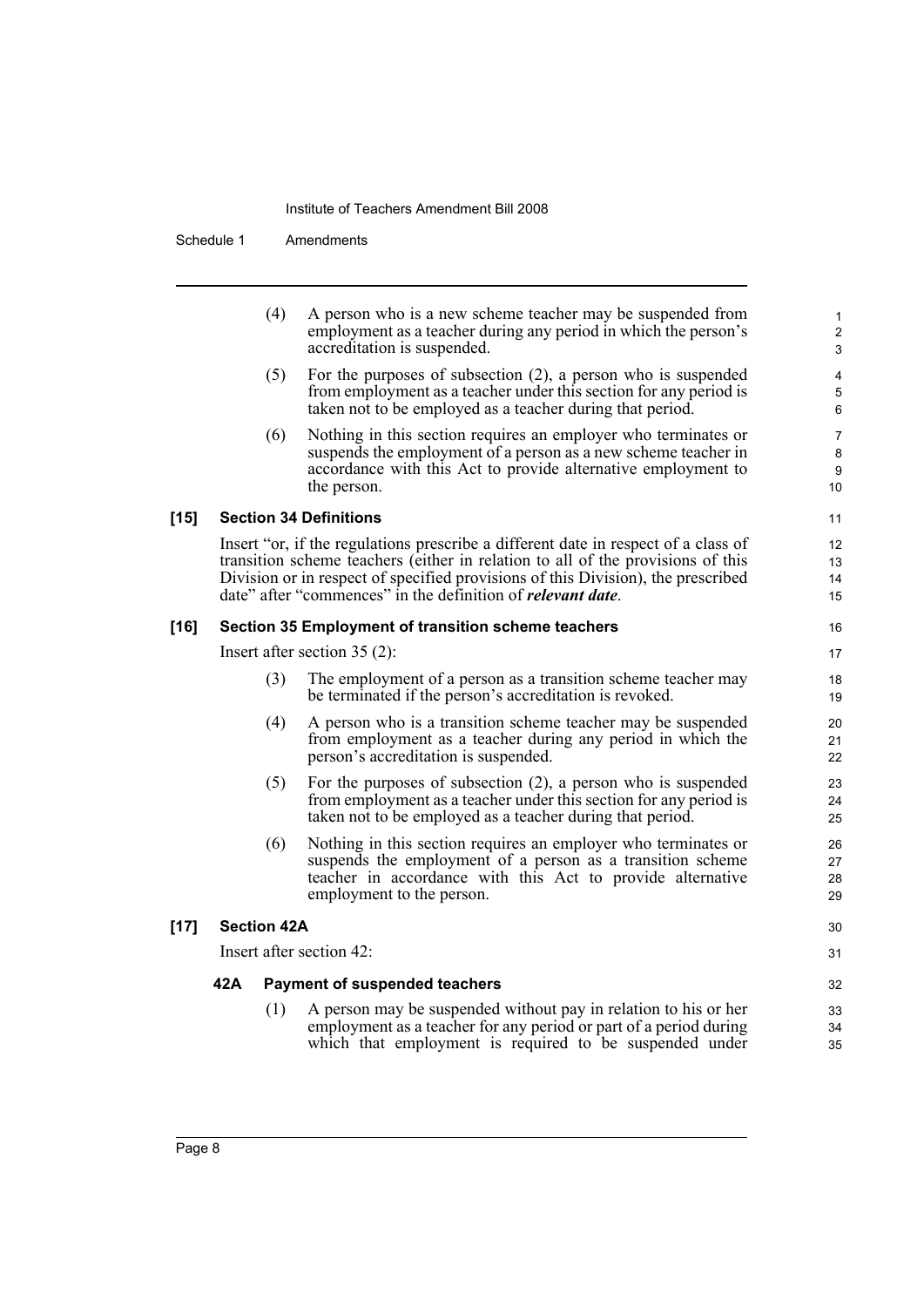Amendments Schedule 1

|        |                                     |                    | section 29 or 35 as a result of the suspension of the person's<br>accreditation for a failure to comply with any condition to which<br>the person's accreditation is subject.                                              | $\mathbf{1}$<br>$\mathbf{2}$<br>3 |  |
|--------|-------------------------------------|--------------------|----------------------------------------------------------------------------------------------------------------------------------------------------------------------------------------------------------------------------|-----------------------------------|--|
|        |                                     | (2)                | Any amount payable to a person in relation to his or her<br>employment as a teacher in a government school:                                                                                                                | 4<br>5                            |  |
|        |                                     |                    | may only be withheld under this section if the<br>(a)<br>Director-General so directs, and                                                                                                                                  | $\,6\,$<br>$\overline{7}$         |  |
|        |                                     |                    | if so withheld, is forfeited to the State unless the<br>(b)<br>Director-General otherwise directs.                                                                                                                         | 8<br>9                            |  |
| $[18]$ |                                     |                    | <b>Section 43 Institute of Teachers Fund</b>                                                                                                                                                                               | 10                                |  |
|        |                                     |                    | Insert "and charges" after "fees" in section 43 (1) (a).                                                                                                                                                                   | 11                                |  |
| [19]   |                                     |                    | Section 47 Relationship of Act with other instruments                                                                                                                                                                      | 12                                |  |
|        |                                     |                    | Omit section 47 (2). Insert instead:                                                                                                                                                                                       | 13                                |  |
|        |                                     | (2)                | No contract, agreement or industrial instrument operates to                                                                                                                                                                | 14                                |  |
|        |                                     |                    | annul, vary or exclude any of the provisions of this Act or the                                                                                                                                                            | 15                                |  |
|        |                                     |                    | regulations.                                                                                                                                                                                                               | 16                                |  |
| [20]   | <b>Section 50 Recovery of money</b> |                    |                                                                                                                                                                                                                            |                                   |  |
|        |                                     |                    | Omit "fee due to the Institute".                                                                                                                                                                                           | 18                                |  |
|        |                                     |                    | Insert instead "fee or charge due and payable under this Act".                                                                                                                                                             | 19                                |  |
| $[21]$ |                                     | <b>Section 51A</b> |                                                                                                                                                                                                                            | 20                                |  |
|        | Insert after section 51:            |                    |                                                                                                                                                                                                                            |                                   |  |
|        | 51A                                 |                    | Service of documents generally                                                                                                                                                                                             | 22                                |  |
|        |                                     | (1)                | A document that is authorised or required by this Act or the<br>regulations to be served on any person (other than the Institute)<br>may be served by:                                                                     | 23<br>24<br>25                    |  |
|        |                                     |                    | in the case of a natural person:<br>(a)                                                                                                                                                                                    | 26                                |  |
|        |                                     |                    | (i)<br>delivering it to the person personally, or                                                                                                                                                                          | 27                                |  |
|        |                                     |                    | (ii)<br>sending it by post to the address specified by the<br>person for the giving or service of documents or, if<br>no such address is specified, the residential or<br>business address of the person last known to the | 28<br>29<br>30<br>31              |  |
|        |                                     |                    | person giving or serving the document, or                                                                                                                                                                                  | 32                                |  |
|        |                                     |                    | sending it by facsimile transmission to the facsimile<br>(iii)<br>number of the person, or                                                                                                                                 | 33<br>34                          |  |
|        |                                     |                    |                                                                                                                                                                                                                            |                                   |  |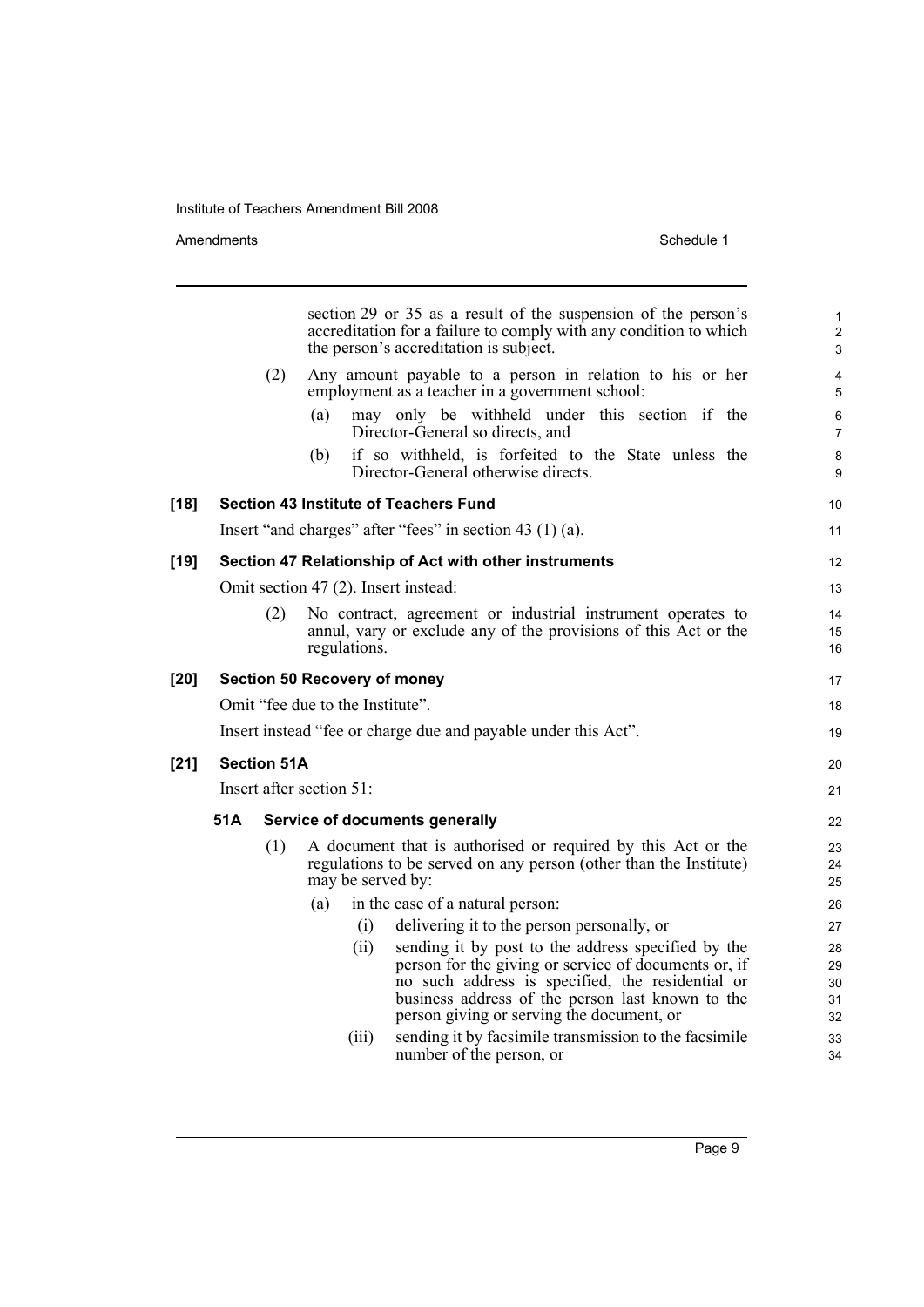|        |                                      | (b) |            | in the case of a body corporate:                                                                                           | $\mathbf{1}$              |
|--------|--------------------------------------|-----|------------|----------------------------------------------------------------------------------------------------------------------------|---------------------------|
|        |                                      |     | (i)        | leaving it with a person apparently of or above the                                                                        | $\sqrt{2}$                |
|        |                                      |     |            | age of 16 years at, or by sending it by post to, the                                                                       | $\ensuremath{\mathsf{3}}$ |
|        |                                      |     |            | head office, a registered office or a principal office                                                                     | 4                         |
|        |                                      |     |            | of the body corporate or to an address specified by<br>the body corporate for the giving or service of                     | $\mathbf 5$<br>6          |
|        |                                      |     |            | documents, or                                                                                                              | $\overline{7}$            |
|        |                                      |     | (ii)       | sending it by facsimile transmission to the facsimile<br>number of the body corporate.                                     | $\bf 8$<br>9              |
|        | (2)                                  |     |            | Nothing in this section affects the operation of any provision of a                                                        | 10                        |
|        |                                      |     |            | law or of the rules of a court authorising a document to be served<br>on a person in any other manner.                     | 11<br>12                  |
| [22]   | <b>Section 52 Regulations</b>        |     |            |                                                                                                                            | 13                        |
|        | Insert after section 52 $(1)$ :      |     |            |                                                                                                                            | 14                        |
|        | (1A)                                 |     |            | In particular, the regulations may make provision for or with                                                              | 15                        |
|        |                                      |     |            | respect to the following:                                                                                                  | 16                        |
|        |                                      | (a) |            | fees and charges for services provided under this Act,                                                                     | 17                        |
|        |                                      |     |            | including prescribing the basis on which any such fee or                                                                   | 18                        |
|        |                                      |     | or charge, | charge is to be determined and the waiver of any such fee                                                                  | 19<br>20                  |
|        |                                      | (b) |            | without limiting paragraph (a), fees and charges in relation                                                               | 21                        |
|        |                                      |     |            | to the assessment by the Institute, on application, of a                                                                   | 22                        |
|        |                                      |     |            | course, program, person or body for the purpose of<br>providing advice to the Minister under section 7 (3).                | 23<br>24                  |
| [23]   | <b>Section 55 Review of Act</b>      |     |            |                                                                                                                            | 25                        |
|        |                                      |     |            | Omit "The" from section 55 (2). Insert instead "A".                                                                        | 26                        |
| $[24]$ | Section 55 (4) and (5)               |     |            |                                                                                                                            | 27                        |
|        | Insert after section 55 $(3)$ :      |     |            |                                                                                                                            | 28                        |
|        | (4)                                  |     |            | A further review is to be undertaken as soon as possible after the                                                         | 29                        |
|        |                                      |     |            | period of 5 years from the date of assent to the <i>Institute of</i><br>Teachers Amendment Act 2008.                       | 30<br>31                  |
|        | (5)                                  |     |            | A report on the outcome of the further review is to be tabled<br>within 12 months after the end of that period of 5 years. | 32<br>33                  |
| [25]   |                                      |     |            | <b>Schedule 3 Savings and transitional provisions</b>                                                                      | 34                        |
|        | Insert at the end of clause $1(1)$ : |     |            |                                                                                                                            | 35                        |
|        |                                      |     |            | Institute of Teachers Amendment Act 2008                                                                                   | 36                        |
|        |                                      |     |            |                                                                                                                            |                           |